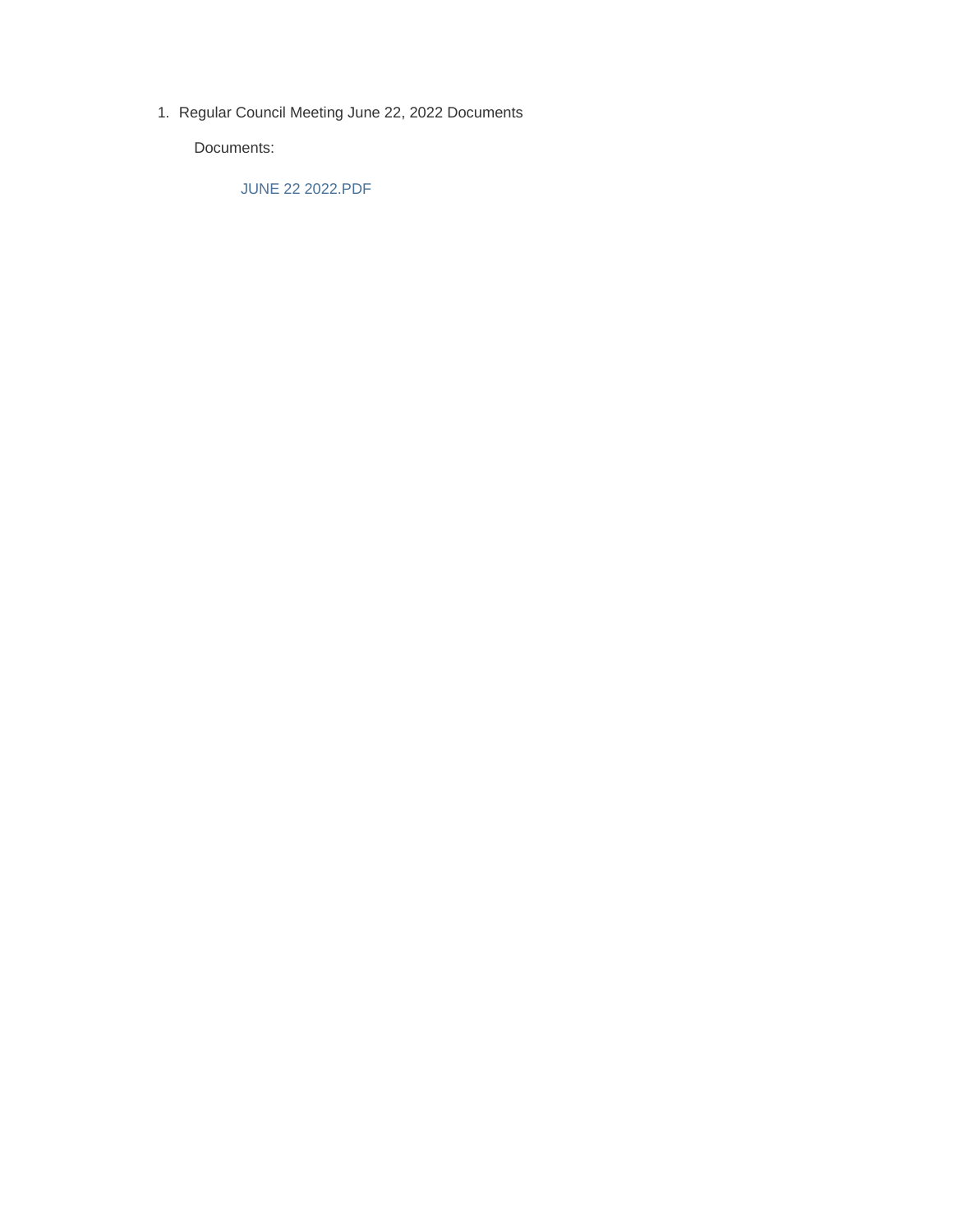### **AGENDA REGULAR MEETING June 22, 2022**

The following is the Agenda for the Regular Council Meeting of the Borough of Pompton Lakes Mayor and Council, a Municipal Corporation in the County of Passaic. The Meeting will begin at 7:30pm on June 22, 2022 in the Municipal Building. Consistent with the New Jersey Open Public Meetings Act, the Meeting will be opened for public comments. Public comments may be made at designated times during the meeting and may be submitted in writing to be read aloud during the meeting. Comments to be read at the meeting must be submitted at least 24 hours prior to the meeting by email or to the Clerk's office at 25 Lenox Avenue, Pompton Lakes, NJ and must be of a length that can reasonably be read within the time limit for public comment.

**1. CALL TO ORDER** – Mayor Michael Serra

# **PRAYER**

# **SALUTE TO FLAG**

**STATEMENT OF COMPLIANCE**: "In conformance with the Open Public Meetings Law, Public Law 1975, Chapter 231, adequate notice of this Meeting setting forth the time, date, place and purpose of this regular Meeting through notice posted on the Bulletin Board in the Municipal Building, mailed to all who had requested and paid for same, and published in the Suburban Trends.

**ROLL CALL:** Mayor Michael Serra

 Council President Jennifer Polidori Councilman William Baig Councilman Bobby Cruz Councilman Erik DeLine Councilwoman Maria Kent Councilman Ekamon Venin

# **Borough Officers:**

Mark J. Semeraro, Borough Attorney Paula Cozzarelli, Borough Administrator Elizabeth Brandsness, Municipal Clerk

# **MAYOR PRESENTATIONS AND UPDATES**

# **2. MEETING OPEN FOR PUBLIC COMMENTS:**

Motion to open the Meeting for Public Comments\_\_\_Second\_\_\_All in favor\_\_\_Nays\_\_\_ Motion to close the Meeting for Public Comments\_\_\_Second\_\_\_All in favor\_\_\_Nays\_\_\_

# **3. APPROVAL OF MINUTES:**

Motion to approve the following Minutes\_Second\_\_. All in favor\_\_\_, Nays\_\_\_.

Regular Meeting Minutes June 8, 2022

## **4**. **AUTHORIZED BILLS AND CLAIMS**:

## **Resolution 22-186 RESOLUTION AUTHORIZING PAYMENT OF BILLS IN THE AMOUNT OF \$613,918.94**

Motion to approve the following Bill Lists \_\_\_Second\_\_\_. All in favor\_\_\_Nays\_\_\_.

Motion to approve the following Bill Lists \_\_\_Second\_\_\_. All in favor\_\_\_Nays\_\_\_.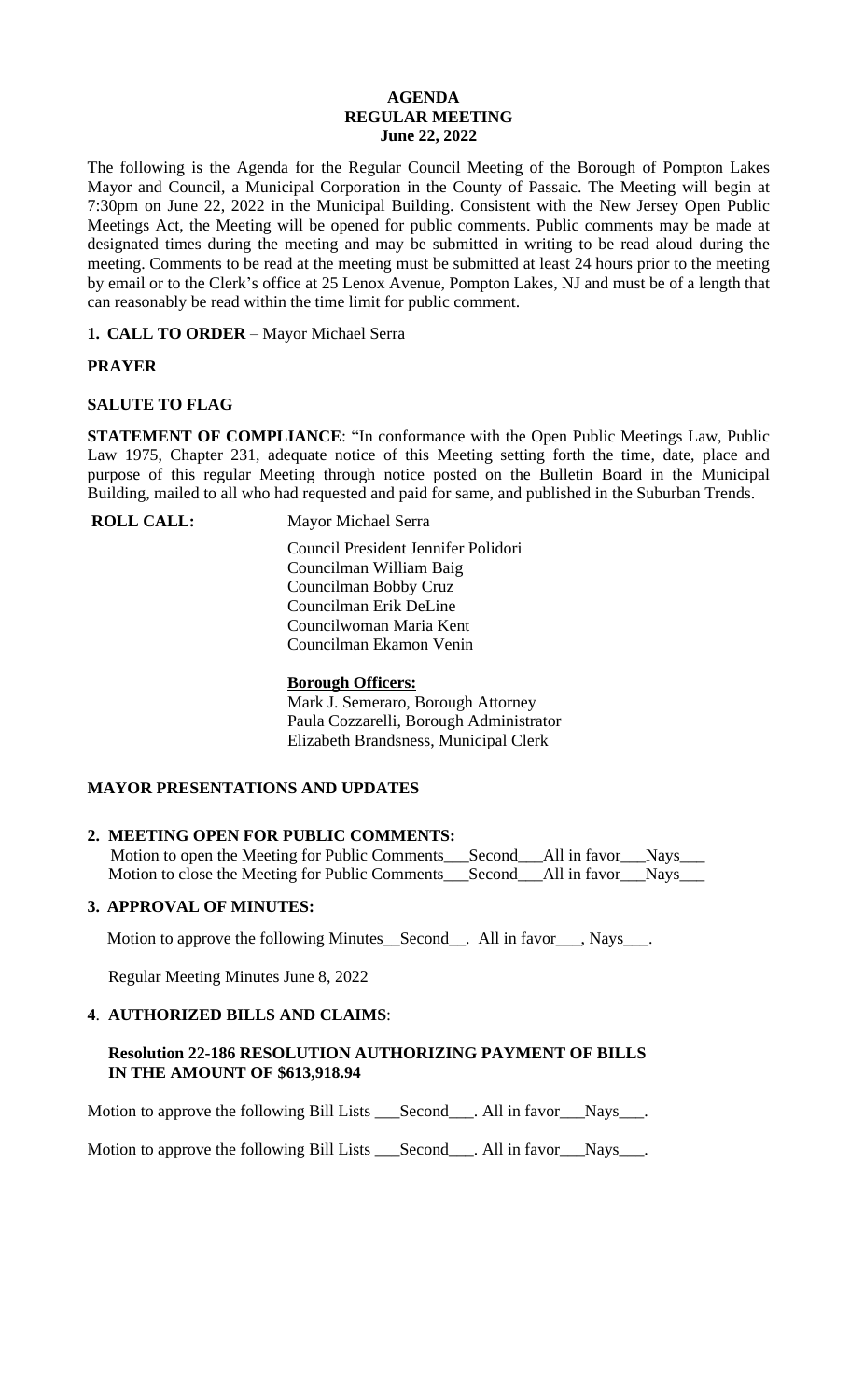| <b>Current Fund</b>        | \$346,900.28 |
|----------------------------|--------------|
| Capital Fund               | \$217,764.25 |
| <b>Recreation Trust</b>    | 385.14<br>\$ |
| Unemployment               | $-0-$        |
| Dog Trust Account          | 30.00        |
| <b>Other Trust Account</b> | 48,729.27    |
| Clerk's Account            | S<br>$-()$ - |
| Open Space Trust           | 110.00       |

#### **5. PRESENTATION OF PETITIONS:**

#### **6. CONSENT AGENDA – RESOLUTIONS**:

*(Does Any Councilperson Require Any Consent Agenda Item To Be Pulled For Separate Actions?)*

**WHEREAS,** the Mayor and Council of the Borough of Pompton Lakes has reviewed the Consent Agenda consisting of various proposed Resolutions; and

**WHEREAS**, the Mayor and Council of the Borough of Pompton Lakes **(***does / does not***)** desire to remove Resolutions for individual action from that Agenda.

**NOW, THEREFORE, BE IT RESOLVED** that the following resolutions on the Consent Agenda are hereby approved:

- 1. Resolution 22-182 2022-2023 Liquor License Renewals Borough Of Pompton Lakes
- 2. Resolution 22-183 Resolution Authorizing The Execution Of A Shared Services Agreement With The County Of Passaic For Replacement Of The DuPont Places Culvert No. 1689-001 Over Acid Brook
- 3. Resolution 22-184 Resolution Authorizing The Execution Of A Shared Services Agreement With The County Of Passaic For Replacement Of West Lenox Avenue Pedestrian Bridge No. 1600-494 Over Wanaque River
- 4. Resolution 22-185 Resolution Authorizing The Execution Of A Shared Services Agreement With The County Of Passaic For Replacement Of Hershfield Park Pedestrian Bridge 1600-495 Over Wanaque River
- 5. Resolution 22-187 Appointment Of Seasonable Employees To The Department Of Public Works Shane Duffy/Jose Bissio
- 6. Resolution 22-188 Authorizing Payment Of Accrued Benefit Time To JoAnn Hausleben
- 7. Resolution 22-189 Resolution Authorizing Approval To Submit A Grant Application And Execute A Grant Agreement With The New Jersey Department Of Transportation For The Maple Avenue And Dawes Highway Roadway Preservation Project Fiscal Year 2023
- 8. Resolution 22-190 Resolution Authorizing The Borough Engineer To Prepare The NJDOT Municipal Aid Application And Upload To NJSAGE
- 9. Resolution 22-191 Accepting The Resignation Of Sean Kesenheimer From The Pompton Lakes Department of Public Works

Motion to approve the Resolutions<sub>\_\_\_\_</sub>, Second\_\_\_\_. All in favor\_\_\_\_, Nays\_\_\_\_.

## **7. RESOLUTIONS FOR SEPARATE ACTION (ROLL CALL)**

**8. INTRODUCTION OF ORDINANCES–FIRST READING AND INTRODUCTION:**  *(Ordinance will be presented for second reading and final adoption on , 2022)*

# **9. ORDINANCES FOR SECOND READING AND FINAL ADOPTION:**

 *(These Ordinances have been advertised and posted on the Municipal Bulletin Board)*

## **10. MAYOR REPORT:**

## **11**. **COUNCIL COMMITTEE REPORTS**:

Council President Polidori:

Councilman Cruz: